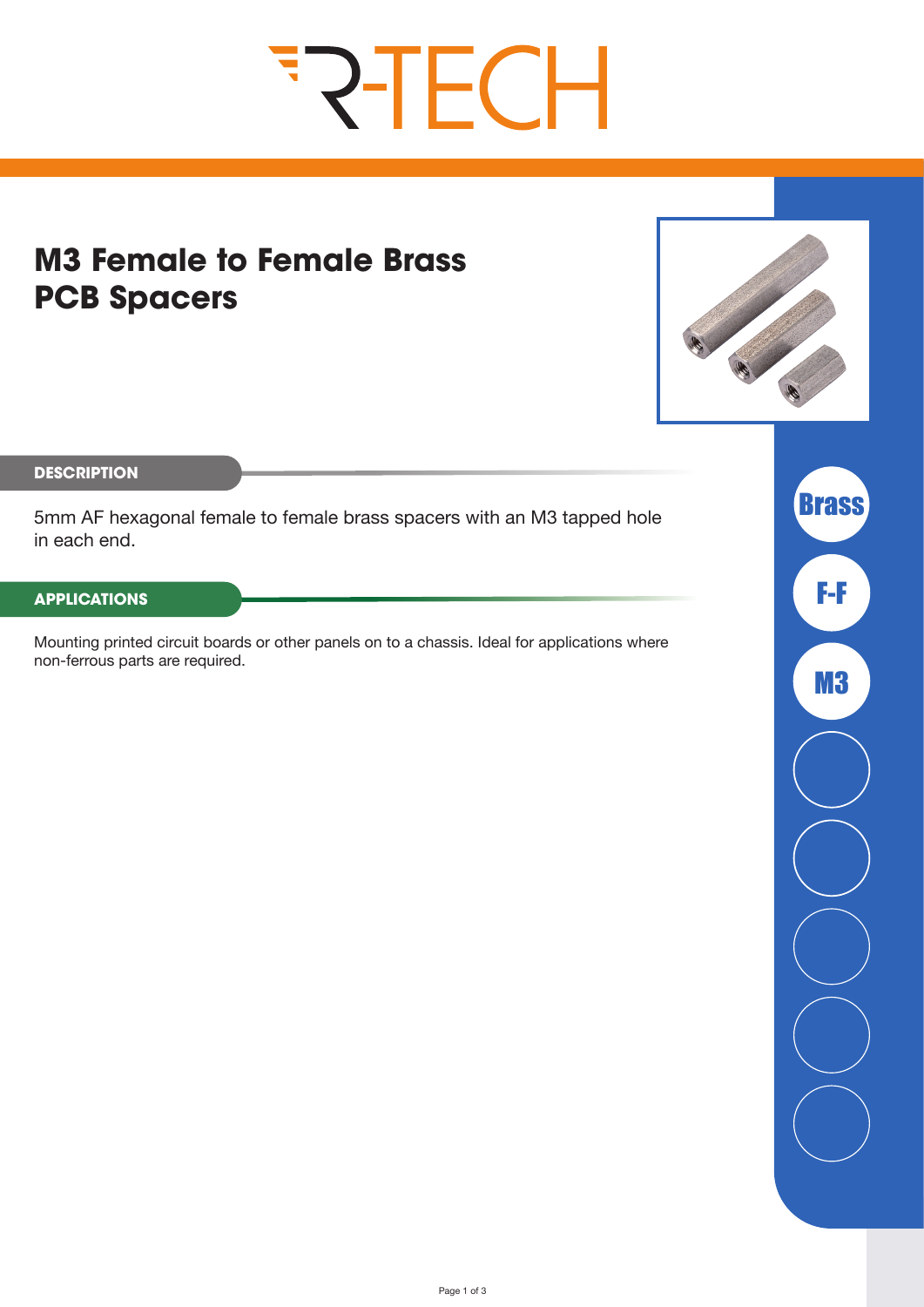

### **GENERAL SPECIFICATION**

| I Series          | <b>Brass PCB Spacers</b>      |  |  |
|-------------------|-------------------------------|--|--|
| $ $ Type          | Female-Female (F-F) M3 thread |  |  |
| Across Flats (AF) | 5 <sub>mm</sub>               |  |  |



## **MATERIALS**

| Material                           | Material acc. to DIN 17660: Cu Zn 39 Pb 3<br>2.0401      |  |  |
|------------------------------------|----------------------------------------------------------|--|--|
| <b>Material Number</b>             |                                                          |  |  |
| Finish                             | Surface finish acc. to DIN 267:<br>nickel plated (G 3 E) |  |  |
| <b>Tensile Strength</b>            | Min 430 N/mm <sup>2</sup>                                |  |  |
| Elongation after fracture min. (%) | 11                                                       |  |  |



#### **CERTIFICATION AND STANDARDS**

| Material Specification | <b>DIN 17660</b> |  |  |
|------------------------|------------------|--|--|
| Plating Specification  | <b>DIN 267</b>   |  |  |



#### **ENVIRONMENTAL/OPERATING SPECIFICATION**

Maximum Tightening Torque | 0.5 Nm



| Length         | Custom lengths available*          |  |  |
|----------------|------------------------------------|--|--|
| l Material     | Steel, stainless steel, aluminium* |  |  |
| *MOQ may apply |                                    |  |  |